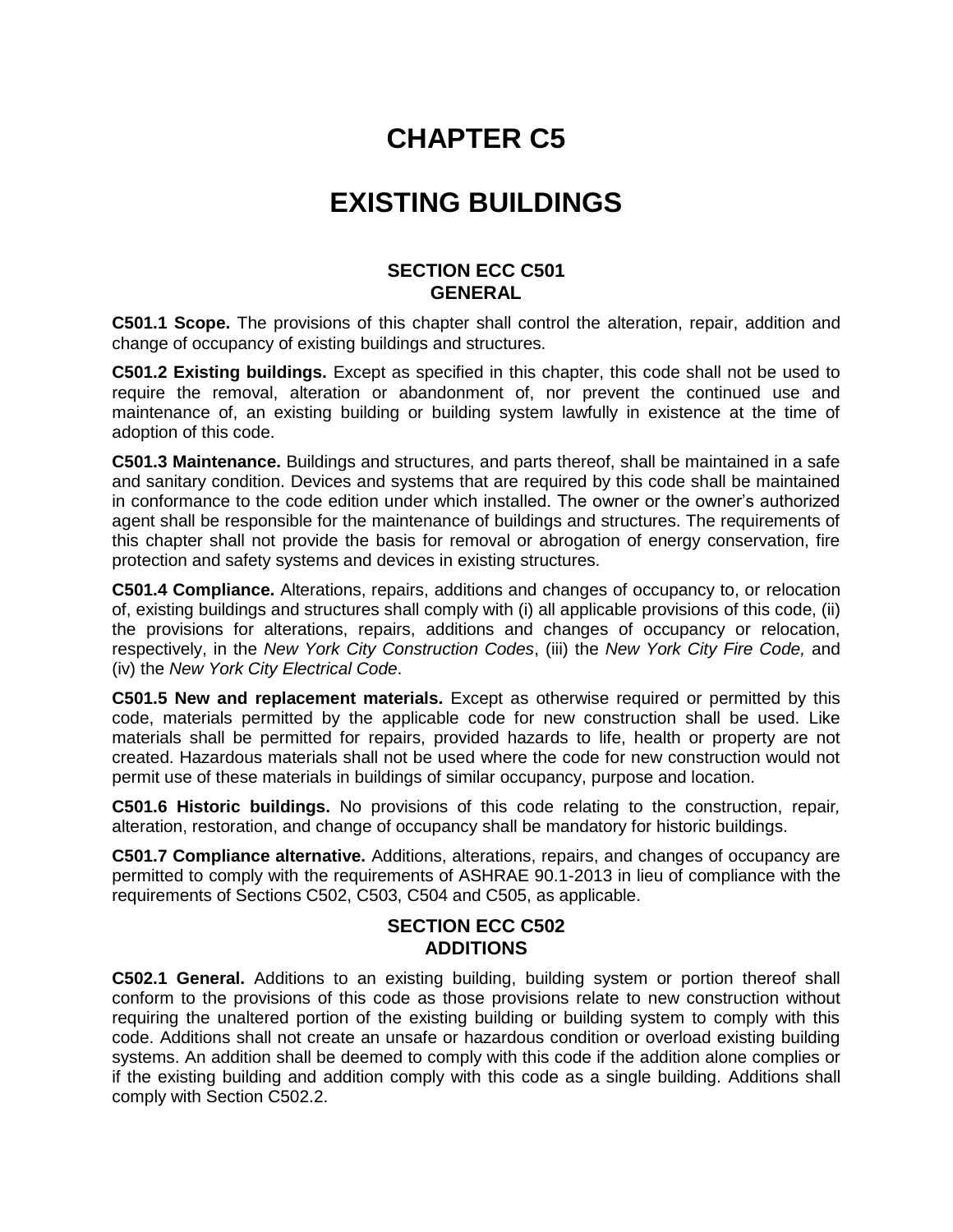Additions complying with ANSI/ASHRAE/IESNA 90.1 need not comply with Sections C402, C403, C404 and C405.

**C502.2 Prescriptive compliance.** Additions shall comply with Sections C502.2.1 through C502.2.6.2.

**C502.2.1 Vertical fenestration.** New vertical fenestration area that results in a total building fenestration area less than or equal to that specified in Section C402.4.1 shall comply with Section C402.4. Additions with vertical fenestration that result in a total building fenestration area greater than Section C402.4.1 or additions that exceed the fenestration area greater than Section C402.4.1 shall comply with Section C402.4.1.1 for the addition only. Additions that result in a total building vertical glass area exceeding that specified in Section C402.4.1.1 shall comply with Section C407.

**C502.2.2 Skylight area.** New skylight area that results in a total building fenestration area less than or equal to that specified in Section C402.4.1 shall comply with Section C402.4. Additions with skylight area that result in a total building skylight area greater than C402.4.1 or additions that exceed the skylight area shall comply with Section C402.4.1.2 for the addition only. Additions that result in a total building skylight area exceeding that specified in Section C402.4.1.2 shall comply with Section C407.

**C502.2.3 Building mechanical systems.** New mechanical systems and equipment that are part of the addition and serve the building heating, cooling and ventilation needs shall comply with Section C403.

**C502.2.4 Service water-heating systems.** New service water-heating equipment, controls and service water heating piping shall comply with Section C404.

**C502.2.5 Pools and inground permanently installed spas.** New pools and inground permanently installed spas shall comply with Section C404.9.

**C502.2.6 Lighting power and systems.** New lighting systems that are installed as part of the addition shall comply with Section C405.

**C502.2.6.1 Interior lighting power.** The total interior lighting power for the addition shall comply with Section C405.4.2 for the addition alone, or the existing building and the addition shall comply as a single building.

**C502.2.6.2 Exterior lighting power.** The total exterior lighting power for the addition shall comply with Section C405.5.1 for the addition alone, or the existing building and the addition shall comply as a single building.

## **SECTION ECC C503 ALTERATIONS**

**C503.1 General.** Alterations to any building or structure shall comply with the requirements of the code for new construction. Alterations shall be such that the existing building or structure is no less conforming to the provisions of this code than the existing building or structure was prior to the alteration. Alterations to an existing building, building system or portion thereof shall conform to the provisions of this code as those provisions relate to new construction without requiring the unaltered portions of the existing building or building system to comply with this code. Alterations shall not create an unsafe or hazardous condition or overload existing building systems.

Alterations complying with ANSI/ASHRAE/IESNA 90.1 need not comply with Sections C402, C403, C404 and C405.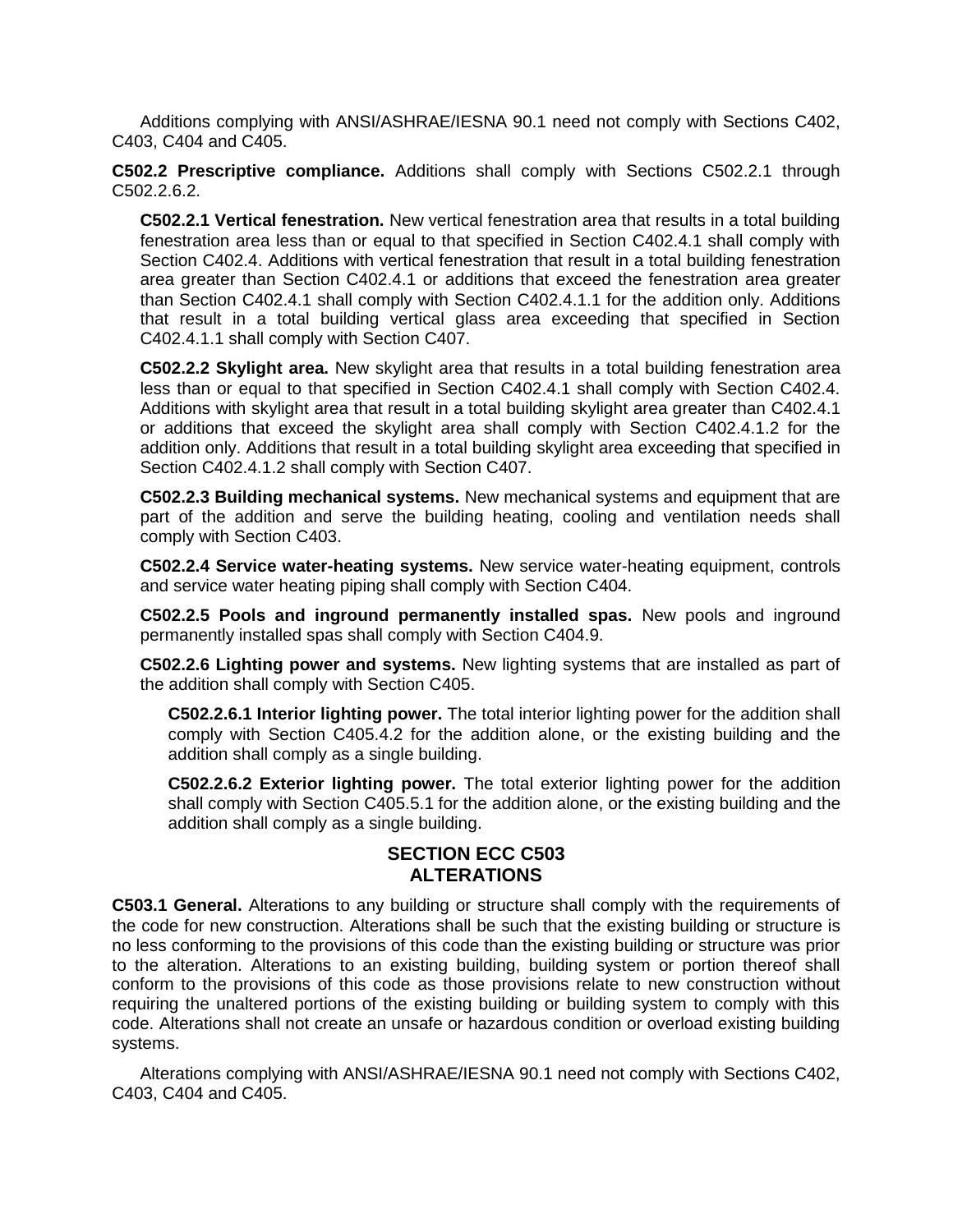**Exception:** The following alterations need not comply with the requirements for new construction, provided the energy use of the building is not increased:

- 1. Storm windows installed over existing fenestration.
- 2. Surface-applied window film installed on existing single-pane fenestration assemblies reducing solar heat gain, provided the code does not require the glazing or fenestration to be replaced.
- 3. Existing ceiling, wall or floor cavities exposed during construction, provided that these cavities are filled with insulation.
- 4. Construction where the existing roof, wall or floor cavity is not exposed.
- 5. Roof recover.
- 6. Air barriers shall not be required for roof recover and roof replacement where the alteration*s* or renovations to the building do not include alterations, renovations or repairs to the remainder of the building envelope.
- 7. Alterations that replace less than 20 percent of the luminaires in a space, provided that such alterations do not increase the installed interior lighting power.

**C503.2 Change in space conditioning.** Any nonconditioned or low-energy space that is altered to become conditioned space shall be required to be brought into full compliance with this code.

**C503.3 Building envelope.** New building envelope assemblies that are part of the alteration shall comply with Sections C402.1 through C402.5.

**C503.3.1 Roof replacement.** Roof replacements shall comply with Table C402.1.3 or C402.1.4 where the existing roof assembly is part of the building thermal envelope and contains insulation entirely above the roof deck.

**C503.3.2 Vertical fenestration.** The addition of vertical fenestration that results in a total building fenestration area less than or equal to that specified in Section C402.4.1 shall comply with Section C402.4. The addition of vertical fenestration that results in a total building fenestration area greater than Section C402.4.1 shall comply with Section C402.4.1.1 for the space adjacent to the new fenestration only. Alterations that result in a total building vertical glass area exceeding that specified in Section C402.4.1.1 shall comply with Section C407.

**C503.3.3 Skylight area.** The addition of skylight area that results in a total building skylight area less than or equal to that specified in Section C402.4.1 shall comply with Section C402.4. The addition of skylight area that results in a total building skylight area greater than Section C402.4.1 shall comply with Section C402.4.1.2 for the space adjacent to the new skylights. Alterations that result in a total building skylight area exceeding that specified in Section C402.4.1.2 shall comply with Section C407.

**C503.4 Heating and cooling systems.** New heating, cooling and duct systems that are part of the alteration shall comply with Sections C403.

**C503.4.1 Economizers.** New cooling systems that are part of alteration shall comply with Section C403.3.

**C503.5 Service hot water systems.** New service hot water systems that are part of the alteration shall comply with Section C404.